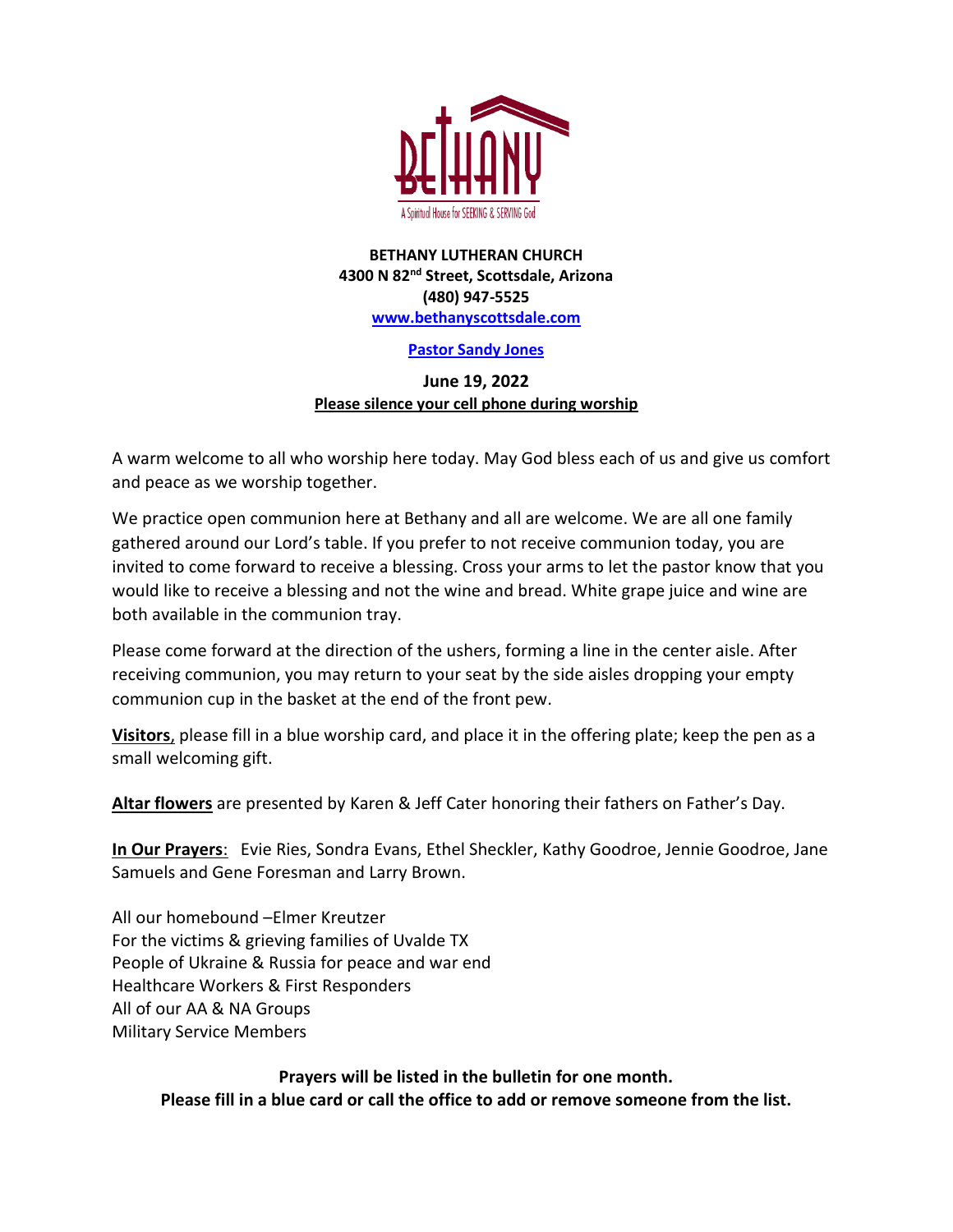### **Today's Assistants**

**Assisting Minister: Nancy Leholm Accompanist: Kristan Youn Lector/Reader: Jack Stieg Ushers are: Colette & Nick Toronto Communion: Jack Stieg Counters are: Colette Toronto & Nancy Leholm Technical Support: Pastor Sandy & Jeff Dasen Fellowship: Evie Ries**

# **Texts: Isaiah 65:1-9 Galatians 3:19-29 Luke 15:11-32**

## **Next week, June 26**

**Assisting Minister: Jack Stieg Lector/ Reader: Karen Maglich Ushers: Karla & Jeff Dasen Communion: Karen Maglich Counters: Carla Roberts & Karen Nelson Fellowship: Barry Sinnett**

**Last week's total offerings - \$1437.00 Attendance – 32**

# *Have a wonderful Father's Day!!*

**Quarterly Devotionals are here.** Some are in the back of the sanctuary and some in the office.

**Bible Study**, **Thursday, 10:30 am – In Zoellner Hall**.

**Fellowship** – Following worship every Sunday in Zoellner Hall. Sign up to bring the goodies and host a week.

**Yule Mart – Tuesdays** – 9:00am.

**Hand & Foot –** All are welcome starting at 12 noon in Zoellner Hall.

**Please consider donating the altar flowers on Sunday.** The chart is on the mail cart.

**Lutheran World Relief "PRETZEL JAR" …** on the back table is for donations for the **"Barnyard"** fund which helps buy a safe, clean water system and animals for the poor, and also, **"Lutheran World Relief"** special collections for disaster victims.